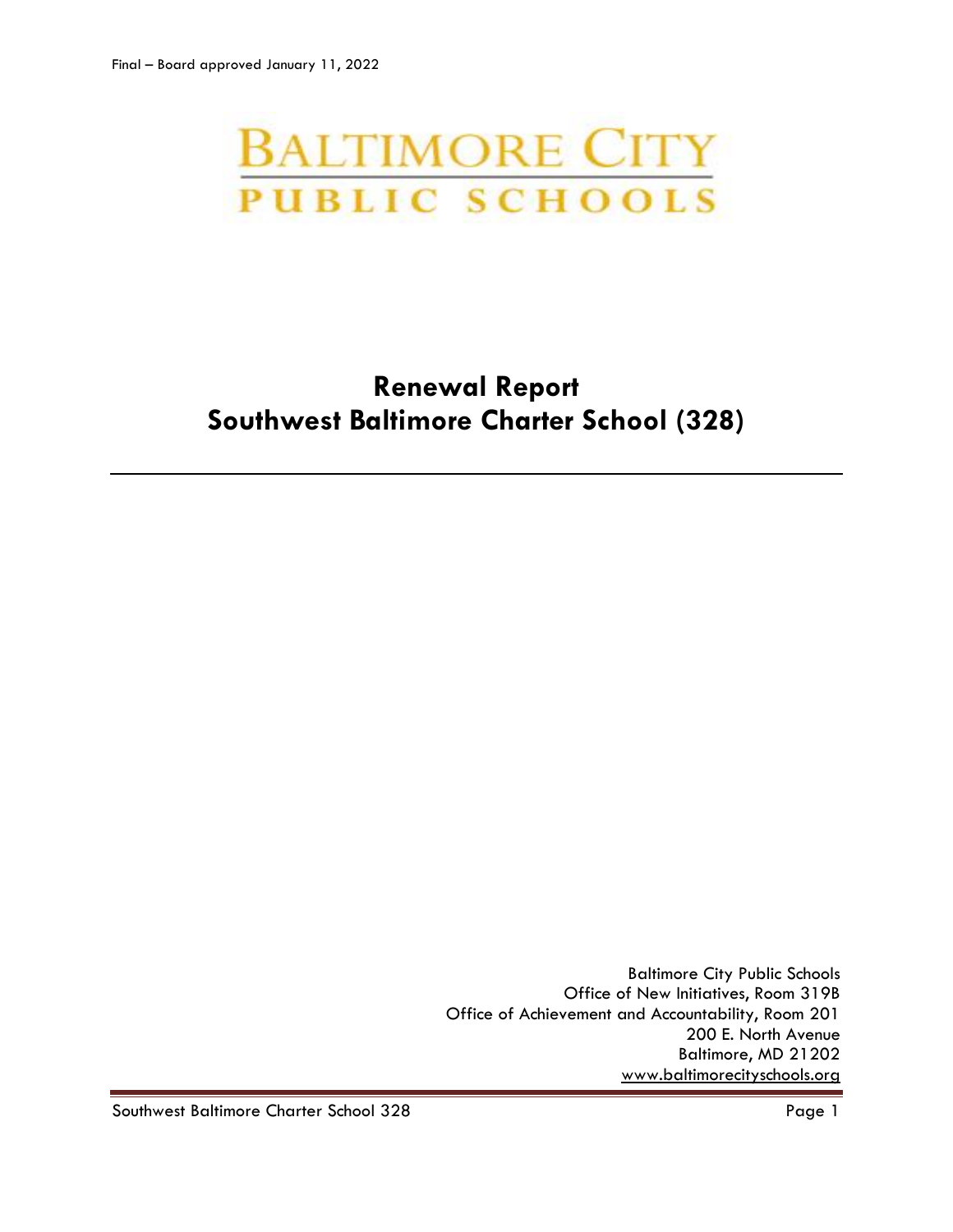# **REPORT INTRODUCTION**

### *Purpose of the Report*

The renewal report is a summary of findings and a resulting recommendation regarding renewal of the charter or contract for an operator-run school. To inform this recommendation, Baltimore City Public Schools collects and analyzes documentation including the school's renewal application, and an evaluation of the school's performance based on the renewal rubric, the School Effectiveness Review (SER) performed on site at each school and consideration of all other relevant information.

City Schools' renewal criteria are based on state law (§ 9-101, *et seq*., MD. CODE ANN., EDUC.) and Baltimore City Board of School Commissioners' policy IHBJ and associated administrative regulations (IHBJ-RA and JFA-RA). The Board's policy requires that schools up for renewal be evaluated on multiple measures including, but not limited to, the following:

- **Student achievement**, constituting at least 50 percent of the renewal score and including measures such as schoolwide performance on state assessments, College and Career Readiness (for schools with high school grades), academic programming for special student populations, and a school's fidelity to its charter
- **School climate** (chronic absence, suspensions, enrollment trends, school choice data, and school survey results from parents, teachers, and students)
- **Financial management and governance** (annual audits, school budget submissions, grants management, board documentation; compliance/adherence with federal, state, and local laws, rules, and regulations)
- An overall finding of not effective in any of the key areas (Student Achievement, School Climate, or Financial Management/Governance) may be the basis of a non-renewal decision.

The renewal process is a component of City Schools' annual review of its schools, designed to ensure that students and families across the district have access to school options that meet their interests and needs. The framework was originally developed in 2011 by the Renewal Stakeholders Working Group (composed of school operators from a range of school types, Supporting Public Schools of Choice, and the Maryland Charter School Network) who worked to develop a methodology for evaluating the performance of operator-run schools. The result: a fair, transparent, and rigorous renewal framework that reflects schools' unique nature and innovative contributions to student achievement, used for the first time in the 2012-13 school year, and a process for reviewing and updating the framework each year.

At the conclusion of each year's renewal cycle, staff engages operators and other key stakeholders in a review of the process to identify areas for improvement that could be addressed while still maintaining a level of predictability for schools up for renewal in the following year.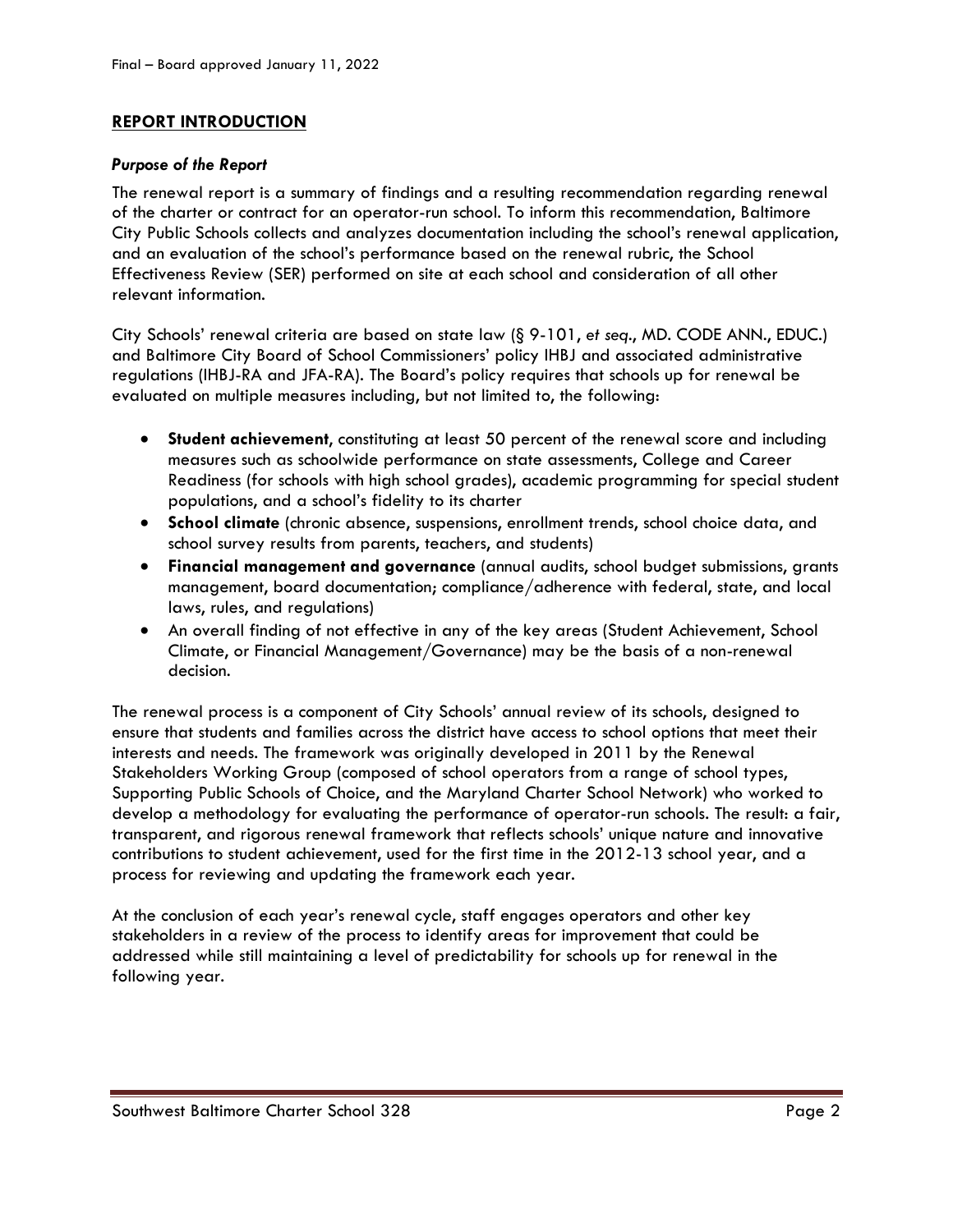# *The Process*

Based on recommendation of staff and feedback from school operators and other stakeholders following the normal feedback and review cycle, the Baltimore City Board of School Commissioners approved a modified renewal process for school year 2021-22. This modified process was designed to take into considerations the lingering impacts of the Covid19 pandemic on student data while still holding operators accountable to delivering strong programs for students. This year's process takes a focused look at data in the key areas (Student Achievement, School Climate and Effective Financial Management and Governance). Since the scope of certain data items like state assessments is limited, the Board approved modifications so that the only terms schools will be eligible for are either a three-year renewal term or non-renewal<sup>1</sup>. Nonrenewal recommendations will be considered for schools where the evidence indicates serious financial sustainability concerns, or inability to comply with critical state, federal and local guidelines that places students, staff or the district at risk. Thus, schools that earn a "Not Effective" rating in any of the following metrics will be recommended for non-renewal by the Charter and Operator-Led Schools Advisory Board to the CEO:

- Effective Programming for Students with Disabilities,
- Audit Content, Internal Controls,
- Operator Capacity, or
- Strategic Leadership/Governance (All of Domain 4 from SER).

If a school is considered for non-renewal based on any of these four metrics, the Board will also consider the school's record of renewal and academic performance, as measured in the Academic Success section of the renewal rubric, in making its renewal decision.

In addition to determining the renewal or non-renewal of a school's contract, the renewal process informs the Board and the public on the efficacy of school performance and practices, as well as helping identify areas for growth in schools' planning for their next contract term.

The revised process continues to use the following components:

- Renewal Rubric (Updated to reflect the above changes)
- Application for Renewal

l

- Data Tables prepared by City Schools
- School Effectiveness Review (Streamlined to include fewer key actions in metrics used in the School Climate section of the renewal rubric)

 $^{\rm 1}$  In the modified renewal process for 2021-22, schools will not be eligible for a 5-year term or 8-year "extended" term. However, the outcome of the 2021-22 renewal process will allow schools to earn progress towards an extended renewal term in the future. According to Board Policy IHBJ – Public Charter Schools, "A public charter school shall only be eligible for an extended renewal term if the school has two or more consecutive full renewals, including demonstrating quality programming for all student groups." For the 2021-22 renewal process, a school that receives "Meets Expectations", "Effective" or "Highly Effective" in each of the four metrics that could lead to nonrenewal listed above, as well as "Effective" or "Highly Effective" in the overall Academics section, will be considered to have earned a full renewal for their progress towards an 8-year extended renewal in future renewal processes.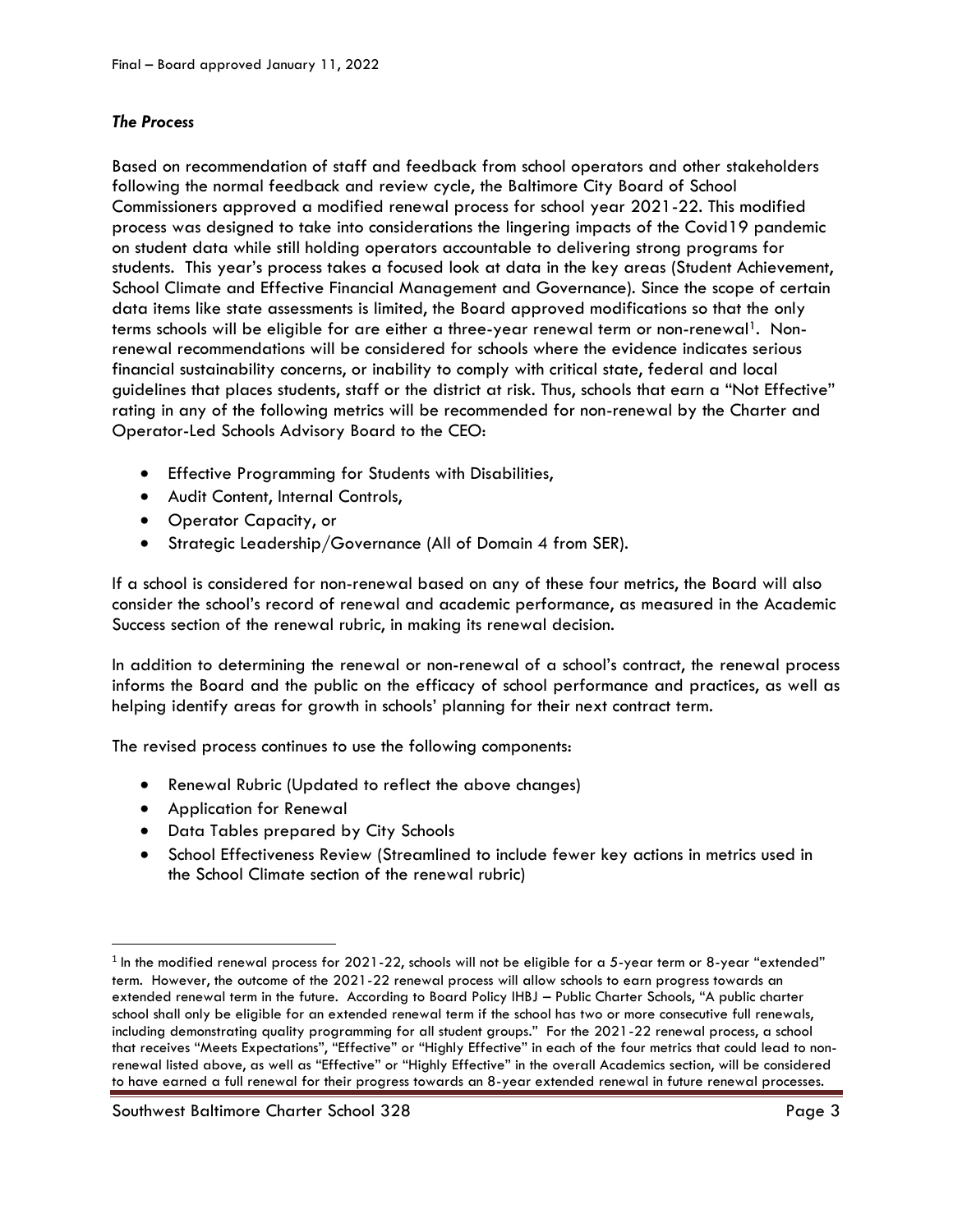The process starts with a review by the Charter and Operator-led Schools Advisory Board, whose members represent foundations, nonprofit organizations, school choice advocates, school operators, and district representatives; and whose function is to provide advice to the CEO on renewal and other issues as they relate to operator-led schools. In performing its review, the Advisory Board looks at all data and information, both quantitative and qualitative, to make sound recommendations to the CEO. After its review of the components above, the Advisory Board makes recommendations to City Schools' CEO on whether charters or contracts should be renewed. The CEO considers the recommendations and the quantitative and qualitative review, and then makes her own recommendation to the Board. In some instances, the nature or severity of an issue raised during the renewal process is serious enough to give it extra weight in formulating the renewal recommendation and, ultimately, the renewal decision, especially in instances where the issue affects the wellbeing of students, staff, or the district as a whole.

The ultimate decision on all operator renewals rests with the Board, which considers the recommendations and rationale of the CEO, the operator renewal report, testimony given at public Board meetings and work sessions, the contents of the official record and the factors listed in policy IHBJ and administrative regulation IHBJ-RA for charter schools, and policy FCA and administrative regulation FCA-RA for non-charter schools. This includes the Board's ability to consider prior partial renewal terms afforded to operators who have had serious challenges in the prior renewal that remain issues that continue to affect the wellbeing of students, staff, or the district as a whole based on evidence in this renewal process. In particular, as Policy IHBJ states, "[t]he Board may decide that a public charter school is not eligible for two consecutive partial renewals."

| <b>Actions</b>                                                                                                              | <b>Timeline</b>           |
|-----------------------------------------------------------------------------------------------------------------------------|---------------------------|
| Schools submit renewal applications                                                                                         | September 2, 2021         |
| <b>Charter and Operator-led Schools Advisory Board reviews</b><br>renewal applications and makes recommendations to the CEO | September to October 2021 |
| District presents recommendations to Board at public meeting                                                                | November 9, 2021          |
| Work Session for operator to provide oral testimony to Board in a<br>meeting open to the public                             | December 9, 2021          |
| Board votes on renewal recommendations                                                                                      | January 11, 2022          |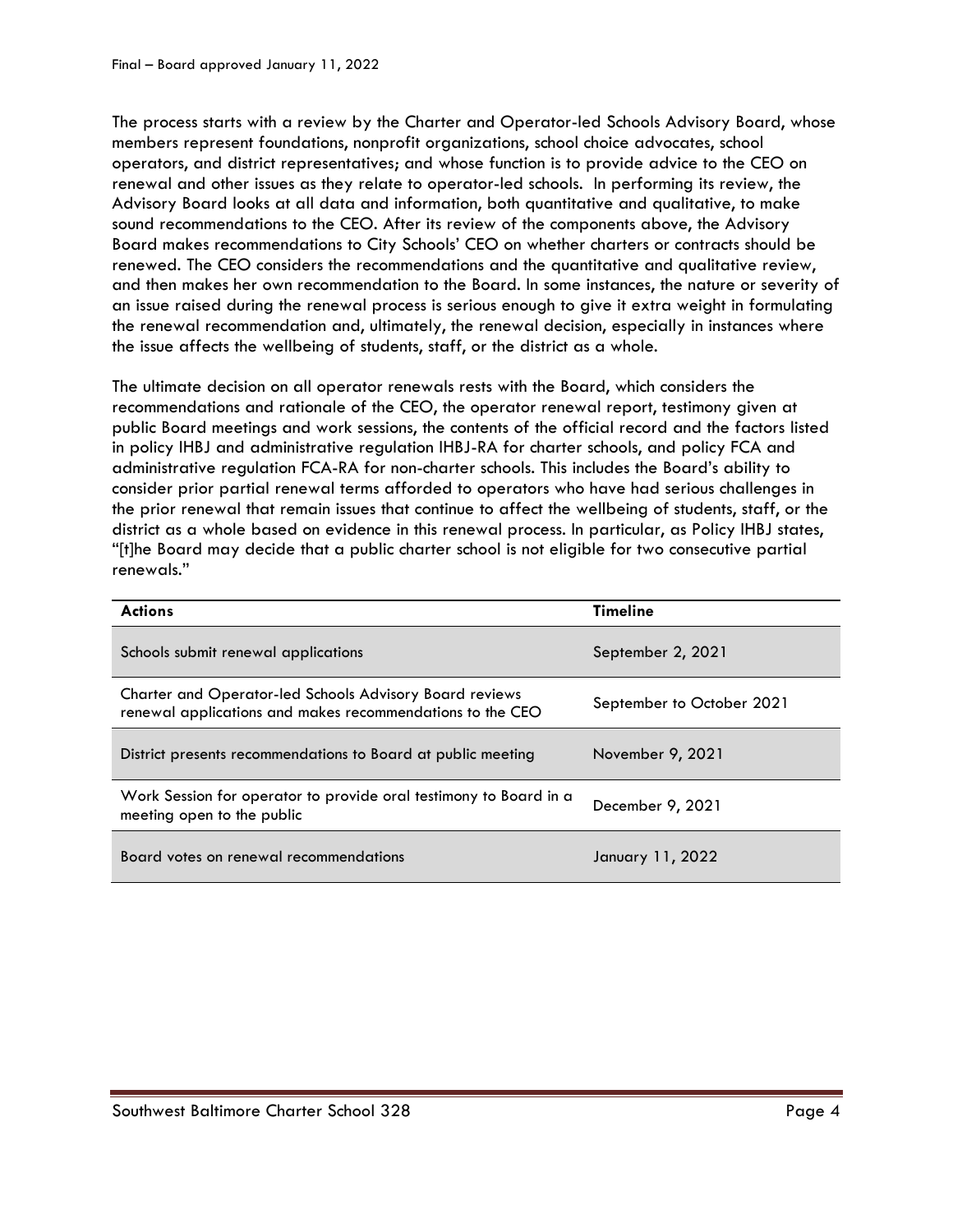# *Southwest Baltimore Charter School #328*

*Operator:* Southwest Baltimore Charter School, Inc. *Configuration:* Elementary/Middle *Type:* Charter *Enrollment:* 399<sup>2</sup>

### **Recommendation**

*3-year renewal*

# **Discussion**

On January 11, 2022, the Baltimore City Board of School Commissioners voted to renew the contract with Southwest Baltimore Charter School, Inc. to operate Southwest Baltimore Charter School for a three-year term running from July 1, 2022 to June 30, 2025.

The school was rated "Meets Expectations" in Audits/Internal Controls, "Effective" in Effective Programming for Students with Disabilities, Operator Capacity, and Strategic Leadership/Governance, and "Developing" in Academics overall.

Academic performance at Southwest Baltimore Charter School is mixed, with middle grades showing stronger results while elementary grade performance is an area in need of improvement. The state performance ratings are based on the most recent years when the state assessment was given which are for school years 2016-17, 2017-18, and 2018-19. For PARCC absolute performance (2018-19), schools are compared to schools with similar levels of students considered economically disadvantaged (ED) because absolute performance on assessments is highly correlated to the relative wealth of student populations. Southwest Baltimore showed strong performance in middle grades where it rated "Effective" in both math 6-8 (66th percentile) and ELA 6-8 (69th percentile), but weaker performance in elementary grades with "Not Effective" ratings in math 3-5 (46th percentile) and ELA 3-5 (31st percentile). In PARCC achievement growth, which looks at the extent to which a school can improve individual student performance year to year over the three-year period considered, the school was rated "Highly Effective" in math 6-8 (82nd percentile overall) and Developing in ELA 6-8 (65th percentile). However, in the elementary grades, the school was "Not Effective" in both math  $3-5$  (40<sup>th</sup>) percentile) and ELA 3-5 (38th percentile). These results reverse a pattern seen in the school's last renewal review, in which the school showed stronger performance in elementary grades instead of middle. In this current renewal, despite the need for improvement in elementary grades instruction, the school did not fully acknowledge this difficulty in its renewal application or propose solutions in instructional approaches that would lead to stronger outcomes for students. While the school will be implementing a Mass Customized Learning model over the upcoming years, the application did not explain how this would address the specific deficits in elementary

Southwest Baltimore Charter School 328 Page 5

 $\overline{\phantom{a}}$ 

 $^2$  Total enrollment counts reflect the MSDE official enrollment file for grades k-12, which includes students enrolled on September 30 each year. This file is verified by MSDE prior to becoming the official enrollment count for the year.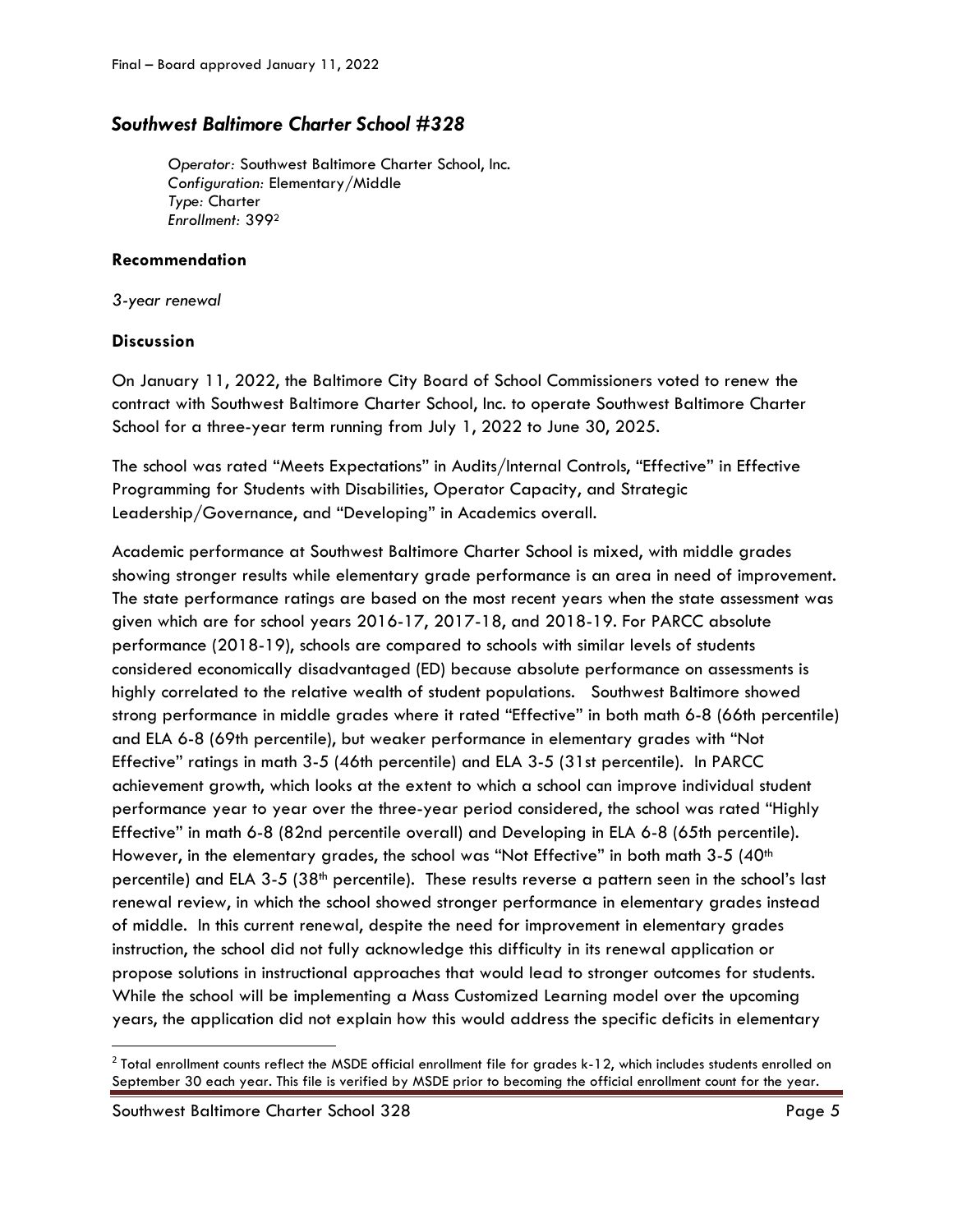instruction shown in the data. This is an area that the school must focus on so that they can provide a comprehensive focus on improvement at all grade levels.

Southwest Charter School was rated "Developing" in Fidelity to Charter/Application Overall, indicating that "*the school is beginning or attempting to implement the mission expressed in its charter application but the mission is not clear to most stakeholders. Evidence that the school has begun to gather data to assess its efficacy and has begun to develop and implement strategies to address any challenges evident in the data, particularly in the areas of student performance, enrollment, student attendance, dropout rates, attrition and student choice data/school demand, but these strategies have not yet been proven effective3*." The school's application described its mission "to create extraordinary experiences that inspire the thoughtful, courageous, compassionate citizens in every child" and gave examples of its implementation through arts integration programming, partnerships with the Baltimore Animal Rescue and Care Shelter, and commitment to Social/Emotional Learning strategies. Southwest Baltimore Charter School has developed an equity plan to improve equity in instruction, school culture, staff recruitment and development, and the overall well-being of the school community. However, it is unclear the school's progress towards implementing the equity plan or meeting goals. The school describes practices in tracking academic and climate data, and has shown positive results in some areas such as a low suspension rate. In other areas such as attendance and chronic absence, the performance hovers near the district average; for middle grades there are improvements in comparison to the average especially in chronic absence where the school had a 18.5% chronic absence rate in 2019-20 compared to the district average middle grade chronic absence of rate 29.3% for that year.

The school was rated "Effective" in Effective Programming for Students with Disabilities. Evidence shows the school has "*demonstrated a trajectory of growth, is aware of its data and responsibilities to students with disabilities, has minimum gaps or has decreased gaps in the data as it relates to performance and climate metrics for students with disabilities over time, and has generally implemented appropriate processes, interventions and strategies to support student outcomes over the course of the contract.*" The school is on a trajectory for growth with students with disabilities in climate areas such as attendance, chronic absence, and suspensions. Academic performance of students with disabilities is mostly above the district average, though no elementary students scored proficient in the most recent year for which data is available, which is an area of growth for the school. An audit of school practices conducted by the Office of Special Education showed the school has strong practices in place that ensure students with disabilities are receiving appropriate instruction and services.

*For more information on school practices, please also see the school's School Effectiveness Report available at www.baltimorecityschools.org.*

 $\overline{\phantom{a}}$ <sup>3</sup> Text in italics is quoted from the 2021-22 Operator Renewal Rubric

Southwest Baltimore Charter School 328 Page 6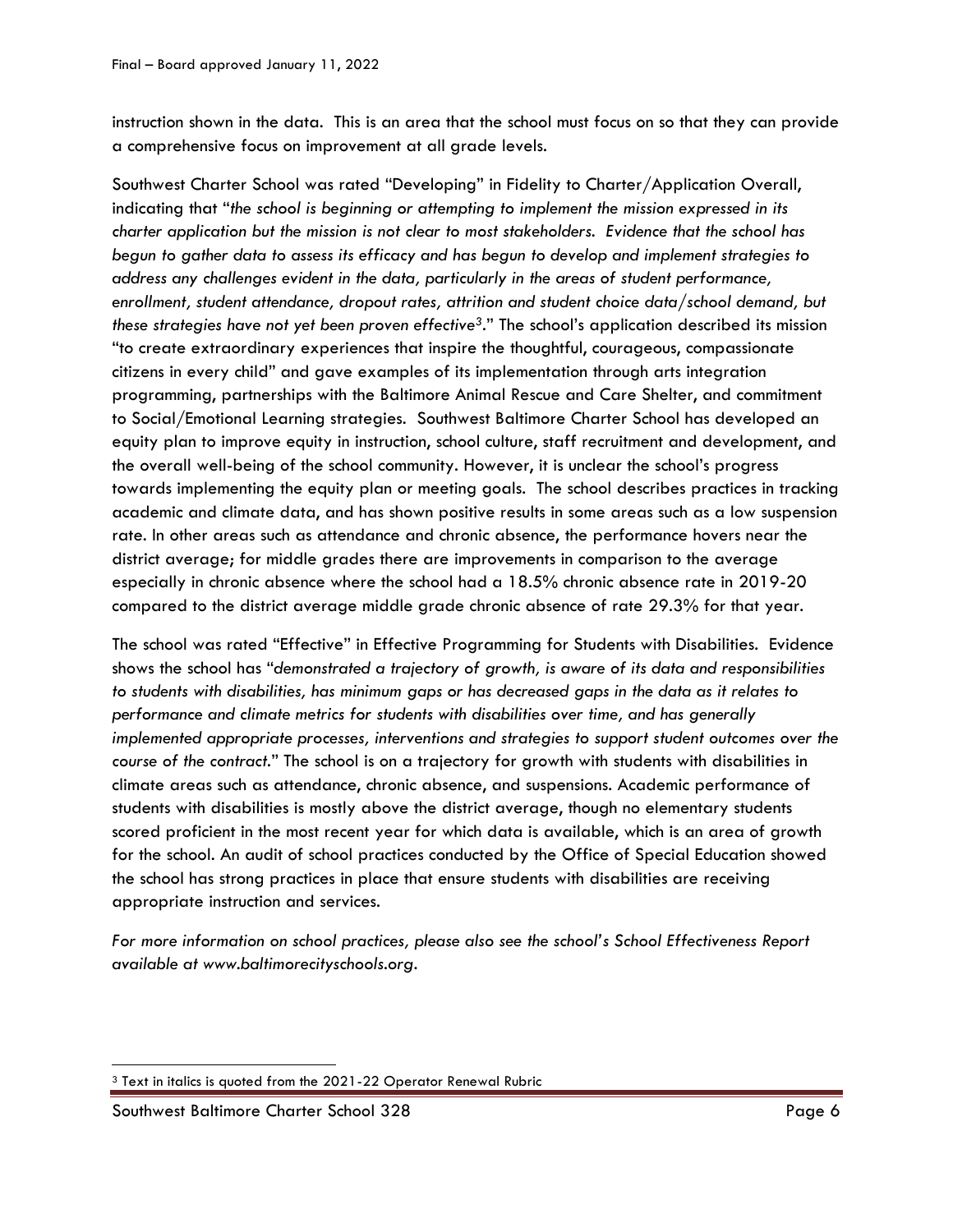# **Findings (elementary/middle school rubric)**

*Category 1. Has the school followed sufficient financial management and governance practices? Has the school had challenges with meeting critical district, state or federal guidelines? Has the school delivered strong academic programming for students will disabilities that demonstrates a trajectory of growth? Has the school provided strategic leadership and governance?*

| <b>Sub-Category</b>                                                   | <b>Renewal Metric</b>                                                                                                                                                                                                                                                                                                                                                                                                                                                                                                                                                            | <b>City Schools Rating</b> |
|-----------------------------------------------------------------------|----------------------------------------------------------------------------------------------------------------------------------------------------------------------------------------------------------------------------------------------------------------------------------------------------------------------------------------------------------------------------------------------------------------------------------------------------------------------------------------------------------------------------------------------------------------------------------|----------------------------|
| 1.1 Audit Content, Internal<br>Controls                               | The extent to which the school's Independent<br>Auditor's Reports offer unqualified opinions and no<br>management points in each of the years of the<br>charter term. The extent to which statements of cash<br>flow and ratio of assets to liabilities indicate that<br>the operator has strong performance on their short-<br>term liquidity measure.                                                                                                                                                                                                                          | <b>Meets Expectations</b>  |
| 1.2 Effective Programming<br>for Students with<br><b>Disabilities</b> | The extent to which the school has a demonstrated<br>a strong trajectory of growth, is aware of its data<br>and responsibilities to students with disabilities,<br>does not have any gaps or has decreased gaps in<br>the data as it relates to performance and climate<br>metrics for students with disabilities over time, and<br>has effectively and consistently implemented<br>processes, interventions and strategies to support<br>student outcomes over the course of the contract.                                                                                      | <b>Effective</b>           |
| 1.3 Operator Capacity                                                 | The extent to which the school has operated<br>effectively, and the operator has consistently met<br>all state, federal reporting requirements critical<br>District or federal obligations and has not received<br>any Notices of Concern or Notices of Reprimand<br>during the contract period. (Evidence that may be<br>considered includes compliance with state or<br>federal reporting requirements, budget submissions<br>and monitoring reports, quarterly reports, and the<br>relative number, frequency and severity of Notices<br>of Concern or Notices of Reprimand.) | <b>Effective</b>           |
| 1.4 Strategic<br>Leadership/Governance                                | School Effectiveness Review Score - Strategic<br>Leadership                                                                                                                                                                                                                                                                                                                                                                                                                                                                                                                      | <b>Effective</b>           |

**There is no overall rating for this section as each metric is considered individually.**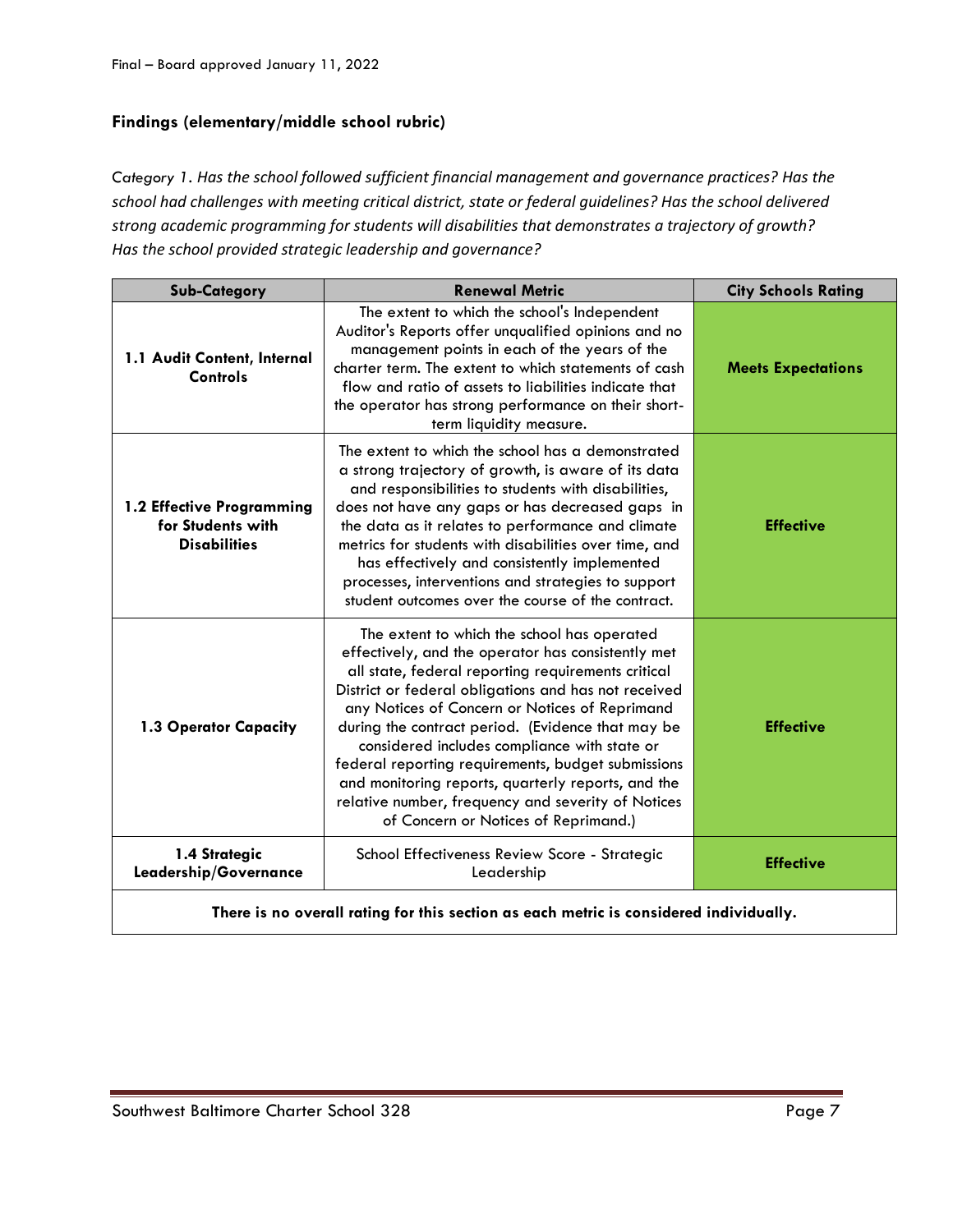| Category 2. Is the school an academic success? |  |  |  |  |  |  |
|------------------------------------------------|--|--|--|--|--|--|
|------------------------------------------------|--|--|--|--|--|--|

| <b>Sub-Category</b>                                      | <b>Renewal Metric</b>                                                                                                                                                                                                                                                                                                                                                                                                                                                                                                                                                            | <b>City Schools Rating</b> |
|----------------------------------------------------------|----------------------------------------------------------------------------------------------------------------------------------------------------------------------------------------------------------------------------------------------------------------------------------------------------------------------------------------------------------------------------------------------------------------------------------------------------------------------------------------------------------------------------------------------------------------------------------|----------------------------|
| 2.1 Absolute Student                                     | Average Mean Scale Score PARCC ELA (grades 3-<br>5)                                                                                                                                                                                                                                                                                                                                                                                                                                                                                                                              | <b>Not Effective</b>       |
|                                                          | Average Mean Scale Score PARCC Math (grades<br>$3-5)$                                                                                                                                                                                                                                                                                                                                                                                                                                                                                                                            | <b>Not Effective</b>       |
| Achievement                                              | Average Mean Scale Score PARCC ELA (grades 6-<br>8)                                                                                                                                                                                                                                                                                                                                                                                                                                                                                                                              | <b>Effective</b>           |
|                                                          | Average Mean Scale Score PARCC Math (grades<br>$6-8$                                                                                                                                                                                                                                                                                                                                                                                                                                                                                                                             | <b>Effective</b>           |
|                                                          | Trend in Average Mean Scale Score PARCC ELA<br>$(grades 3-5)$                                                                                                                                                                                                                                                                                                                                                                                                                                                                                                                    | <b>Not Effective</b>       |
| <b>2.2 Student Achievement</b>                           | Trend in Average Mean Scale Score PARCC Math<br>$(grades 3-5)$                                                                                                                                                                                                                                                                                                                                                                                                                                                                                                                   | <b>Not Effective</b>       |
| <b>Trend</b>                                             | Trend in Average Mean Scale Score PARCC ELA<br>(grades 6-8)                                                                                                                                                                                                                                                                                                                                                                                                                                                                                                                      | <b>Highly Effective</b>    |
|                                                          | Trend in Average Mean Scale Score PARCC Math<br>(grades 6-8)                                                                                                                                                                                                                                                                                                                                                                                                                                                                                                                     | <b>Effective</b>           |
| 2.3 Student Achievement<br>Growth                        | Growth in Average Mean Scale Score PARCC ELA<br>(grades 3-5)                                                                                                                                                                                                                                                                                                                                                                                                                                                                                                                     | <b>Not Effective</b>       |
|                                                          | Growth in Average Mean Scale Score PARCC Math<br>$(grades 3-5)$                                                                                                                                                                                                                                                                                                                                                                                                                                                                                                                  | <b>Not Effective</b>       |
|                                                          | Growth in Average Mean Scale Score PARCC ELA<br>(grades 6-8)                                                                                                                                                                                                                                                                                                                                                                                                                                                                                                                     | <b>Developing</b>          |
|                                                          | Growth in Average Mean Scale Score PARCC Math<br>(grades 6-8)                                                                                                                                                                                                                                                                                                                                                                                                                                                                                                                    | <b>Highly Effective</b>    |
| 2.4 Fidelity to<br><b>Charter/Application</b><br>Overall | The extent to which the school has fully implemented<br>the mission expressed in its charter application and<br>this mission is clear to all stakeholders. The extent<br>to which the school has delivered high quality<br>programming for all student subgroups. The extent<br>to which the school is gathering data to assess its<br>efficacy and has effectively addressed any<br>challenges evident in the data, particularly in the<br>areas of subgroup performance, enrollment, student<br>attendance, dropout rates, attrition and student<br>choice data/school demand. | <b>Developing</b>          |
| <b>Academics Overall Rating</b>                          | <b>Developing</b>                                                                                                                                                                                                                                                                                                                                                                                                                                                                                                                                                                |                            |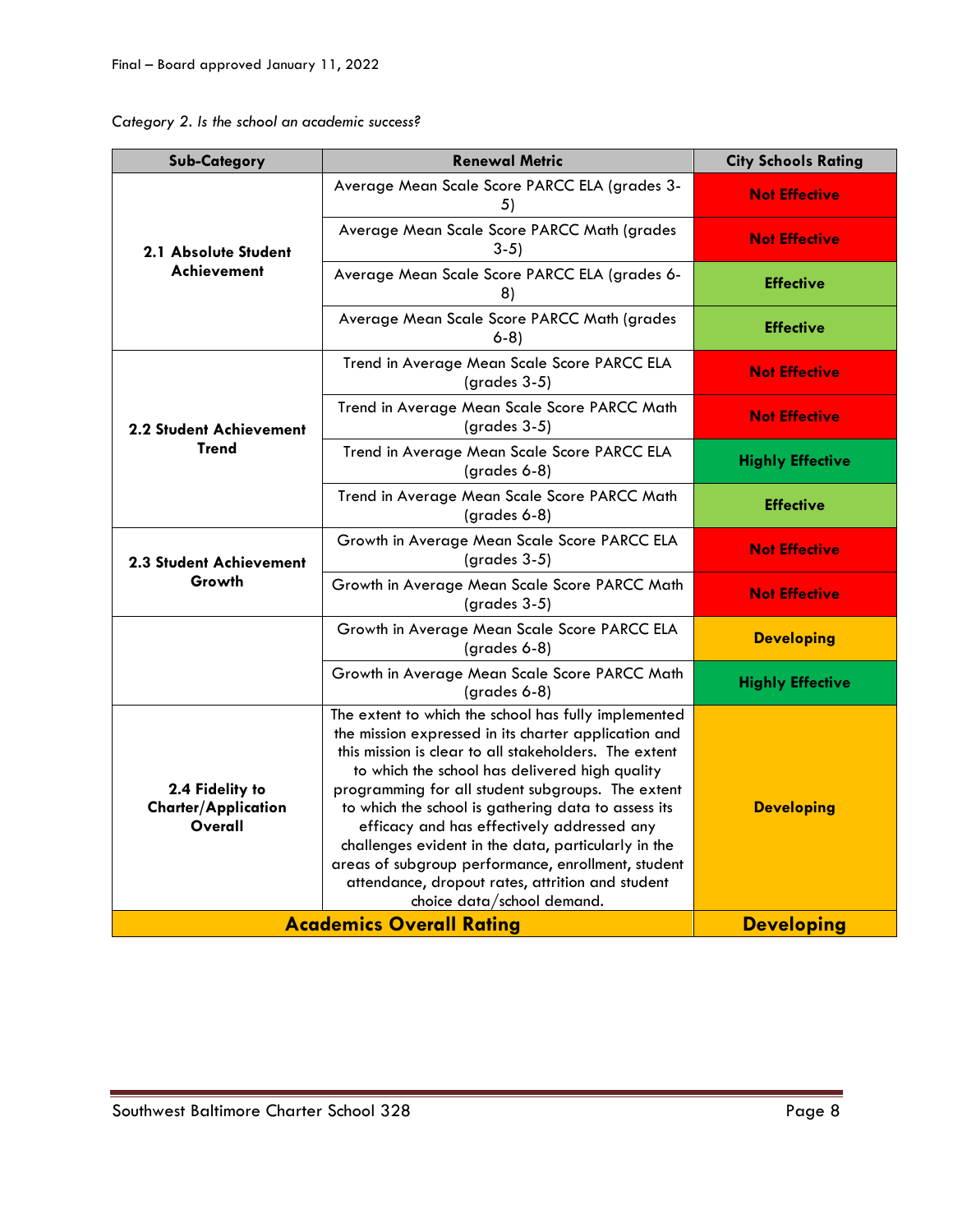#### *Category 3. Does the school have a strong climate?*

As part of the modified renewal process for 2021-22, Domains 1-3 of the School Effectiveness Review (SER), which are considered in the Climate section of the renewal rubric, were modified and abbreviated. These domains did not receive overall ratings and are summarized below. For more information on the efficacy of school practice in these domains please see the full SER report available on the district website at [https://www.baltimorecityschools.org/renewal.](https://www.baltimorecityschools.org/renewal)

| Domain 1: Highly Effective Instruction |                                                                                          |                   |  |
|----------------------------------------|------------------------------------------------------------------------------------------|-------------------|--|
| <b>Domain</b>                          | <b>Description</b>                                                                       | Rating            |  |
| 1.1                                    | School leadership supports highly effective<br>instruction.                              | <b>Effective</b>  |  |
| 1.2                                    | Teachers use multiple data sources to adjust<br>practice.                                | <b>Not Rated</b>  |  |
| 1.3                                    | Teachers deliver highly effective instruction.                                           | <b>Developing</b> |  |
| 1.4                                    | Teachers establish a classroom environment in which<br>teaching, and learning can occur. | <b>Not rated</b>  |  |

| <b>Domain 2: Talented People</b> |                                                                                                                                   |                  |  |
|----------------------------------|-----------------------------------------------------------------------------------------------------------------------------------|------------------|--|
| Domain                           | <b>Description</b>                                                                                                                | Rating           |  |
| 2.1                              | The school implements systems to select effective<br>teachers and staff whose skills and beliefs meet the<br>needs of the school. | <b>Not Rated</b> |  |
| $2.2^{\circ}$                    | The school develops teacher and staff capacity<br>through individualized support and professional<br>development.                 | <b>Effective</b> |  |